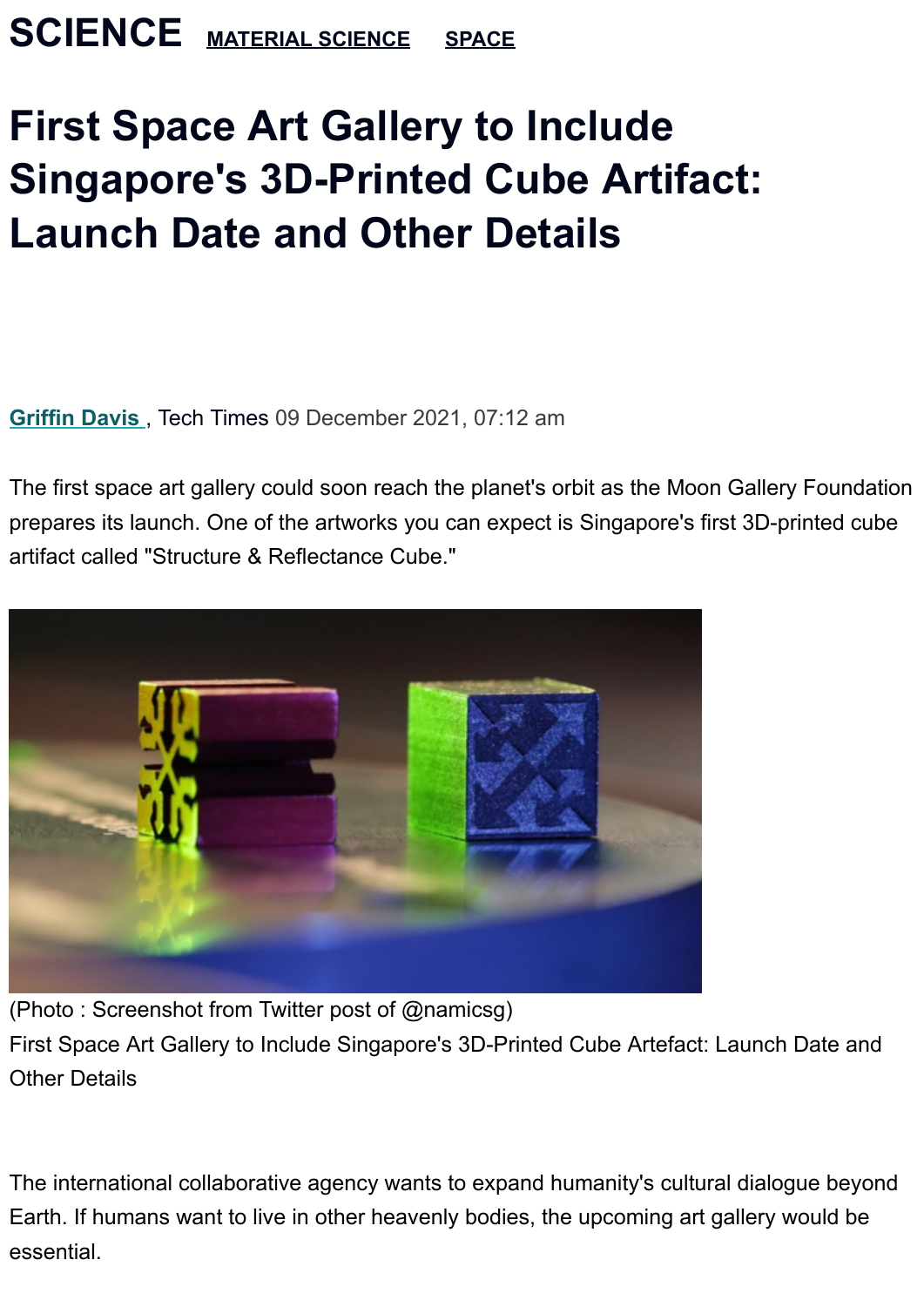Currently, government-backed and independent space agencies are usually focusing on advanced rockets and other technologies, which would allow astronauts to explore the universe further.

Recently, TechTimes reported that **[SpaceX Starship](https://www.techtimes.com/articles/269074/20211207/spacex-starship-update-coming-month-elon-musk-twitter-fan-shows.htm)** would soon be updated. On the other hand, **[NASA's Hubble Space Telescope](https://www.techtimes.com/articles/269083/20211207/nasas-hubble-space-telescope-fully-operational-once-more.htm)** is now fully operational.

## **First Space Art Gallery to Include a 3D-Printed Cube**

According to **[The Star](https://www.thestar.com.my/aseanplus/aseanplus-news/2021/12/09/3d-cube-selected-for-art-gallery-on-the-moon)**'s latest report, Singapore's first 3D-printed cube artifact is a dice-like artwork, with sides measuring 0.98 cm each.



(Photo : Screenshot from Twitter post of @NTUsg)

First Space Art Gallery to Include Singapore's 3D-Printed Cube Artefact: Launch Date and Other Details

## **Also Read: [NASA is Launching IXPE Space Observatory to Discover the Mysteries](https://www.techtimes.com/articles/269157/20211209/nasa-unveil-x-ray-observing-mission-make-black-hole-detection.htm) Behind Black Holes**

On the other hand, each cube's face depicts a unique series of patterns. Meanwhile, Space Ref reported that this tiny space art piece was created by a popular Singaporean designer, Lakshmi Mohanbabu.